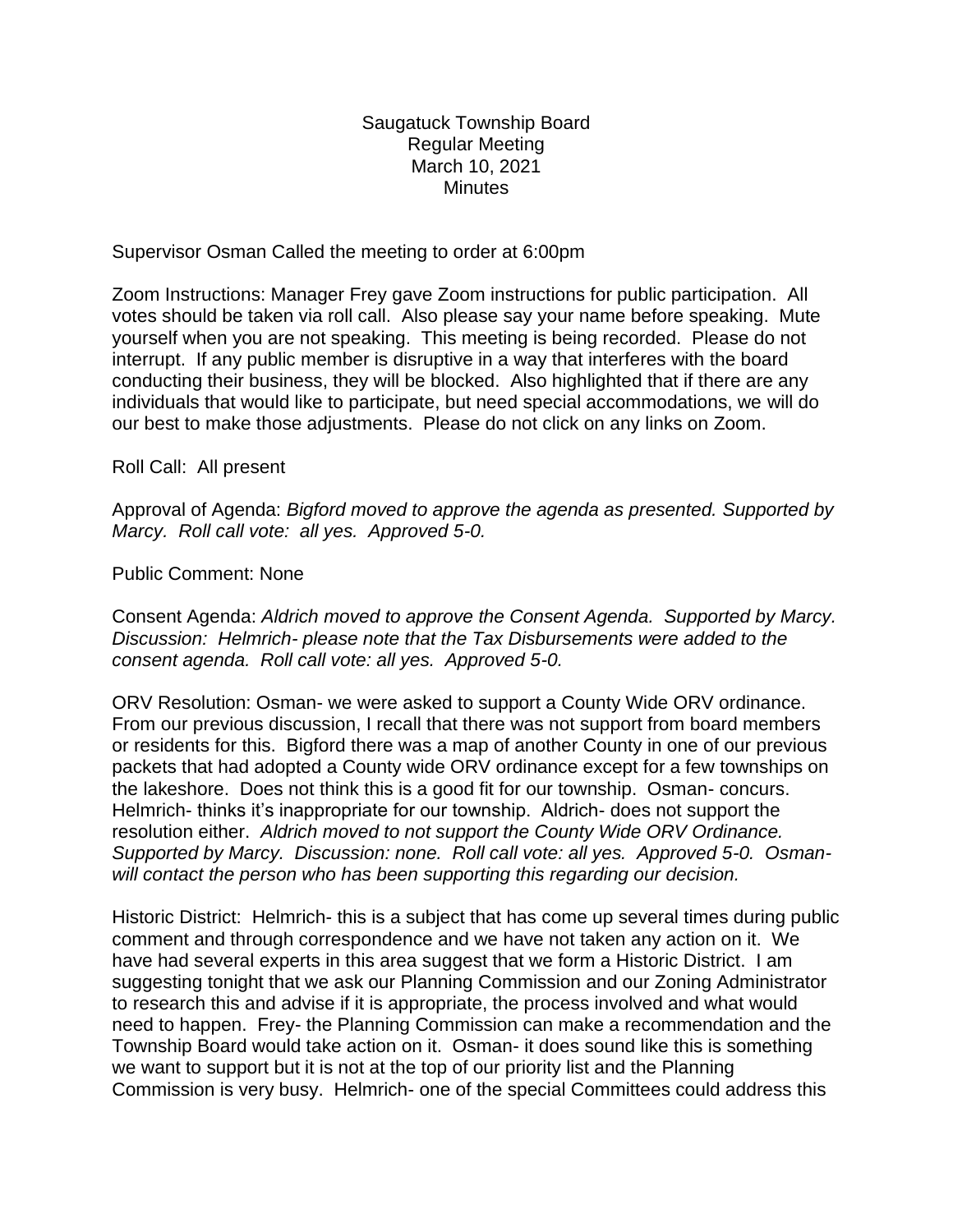with the help of the experts who have weighed in on this. Osman- as the Board Liaison, your comments are well received. Marcy- would like to explore the Pros and Cons. Does not want to put unreasonable restrictions on our residents. Bigford- has Zoning Administrator Wells been included in this conversation? Helmrich- yes. Frey- Wells has stated that if the Township Board identifies this as a priority, then the Planning Commission or one of its subcommittees will take this on. They can look at Pros and Cons to present to the Board. *Helmrich moved to instruct the Planning Commission to investigate the Pros and Cons of a Historical District at the mouth of the Kalamazoo River and report back to the Township Board. Supported by Aldrich. Roll call vote: all yes. Approved 5-0.* 

Intergovernmental Recycling Committee update: Garnet Lewis, member of the Saugatuck City Council and Chair of the Recycling Committee. This committee started its work last April and gathered information on what the recycling wants and needs are. We have addressed the "Yellow Bag" issue. We have started a FB page. The Commercial Record has been incredible with publishing articles 2 times a month regarding "green living" Have begun work looking at single hauler contracts for waste. There is not a mechanism to collect household hazardous waste in our Tri-Community area. The committee strives to keep their efforts low to no cost but is asking the Tri-Communities for financial help on the household hazardous waste issue. We have not had a contract since 2008. The Fire Department has agreed to host a household hazardous waste collection day. The ask for the Township is \$1250. Aldrich- supports this; it has been a long time coming. Bigford supports the Township contributing to this and appreciates the Committee for being so cost conscience. Osman - would like to take action on this in April after everyone has had a chance to really look at the report.

STFD Statistic Report: Osman- Chief Janik could not be here tonight to present the report, but there is a comprehensive report included in tonight's packet. We do not need to take any action on this.

Tri-Community Recycling Ad Hoc Committee - Fourth Appointment: Osman- Laurie Goshorn has been attending these meetings and has been actively involved. Chair Lewis supports this appointment. Each of the 3 communities are adding a 4th member. Goshorn- spoke about her involvement in the committee and her desire to continue and be formally appointed to the committee. *Helmrich moved to appoint Laurie Goshorn as the fourth Saugatuck Township member of the Tri-Community Recycling Committee. Supported by Marcy. Discussion: Bigford thanked Goshorn for all of her work for the Township including her work for parks and elections. Aldrich thanked Goshorn for all of her work as well; she even helped on Blue Star Hwy. trash clean up day. Roll call vote: all yes. Approved 5-0.* 

Supervisor Proclamation: Supervisor Osman read into record Proclamation No. 210226-P2, a proclamation of appreciation to Carole Baumbach for her 44 years of dedicated service to Saugatuck Township. The full proclamation is part of the packet. Aldrich- you just do not see that kind of long term dedication these days. Thanks Carole and acknowledges that she will be missed. Osman- the residents absolutely love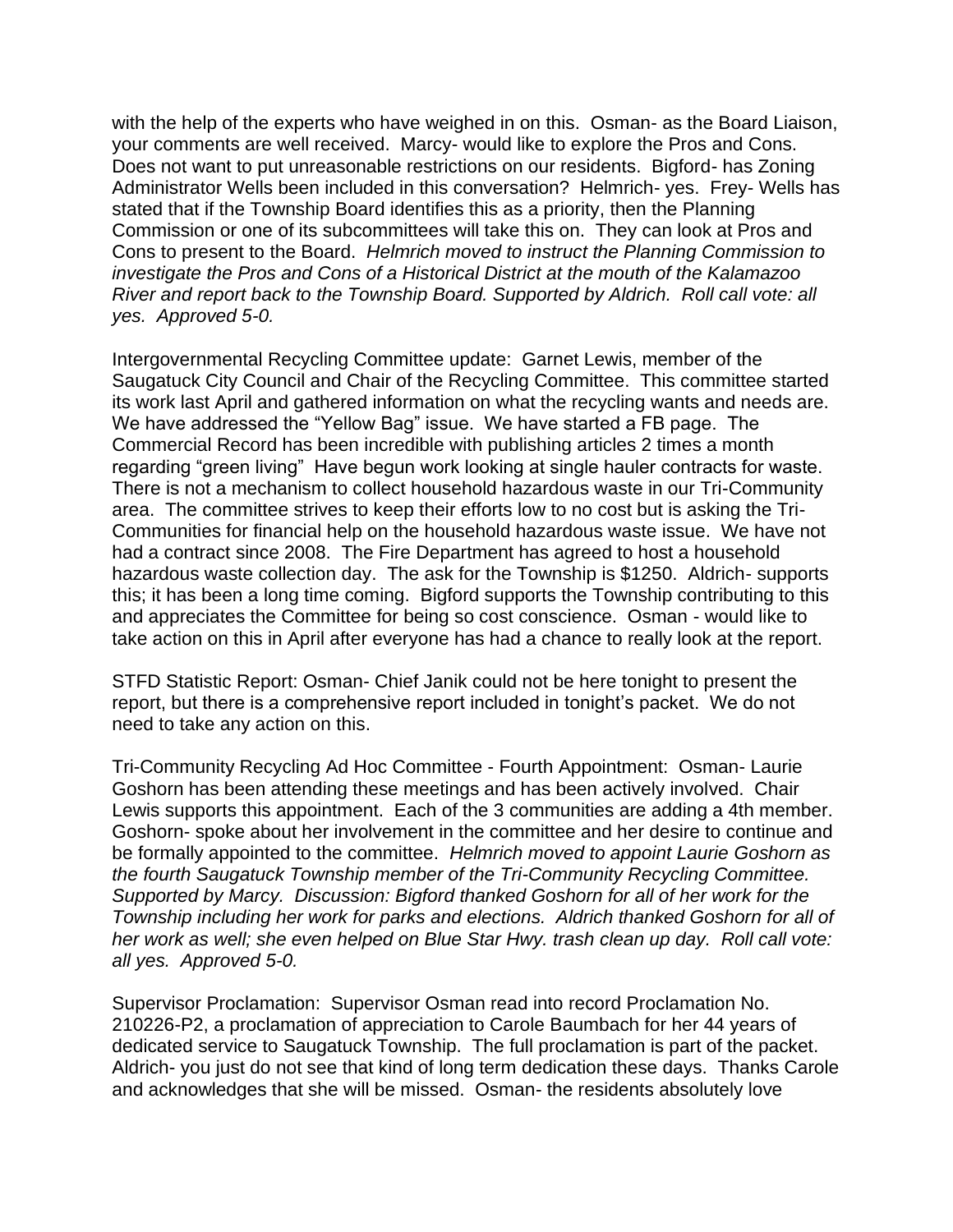Carole. They will miss her more than we do. Marcy - Carole is always so positive. 44 years is an incredible amount of time. Helmrich- will miss her zest. Marcy- thanks Scott Sullivan for the wonderful newspaper article about Carole. Scott Sullivan- it was my pleasure. I have been a big fan of Carole for years.

Riverside System Resolution: Osman- The Riverside Mobile Home Park has changed ownership. It is now mandated that EGLE obtain approval from the local municipality that they are not responsible for the independent utility system a the park. Frey- This approval for the Riverside Community park is a formality required for ownership and a continuance of the current arrangements. I have confirmed that KLSWA does not service this area. Nothing is changing. *Bigford moved to adopt the attached Riverside Utility System Resolution as presented. Supported by Helmrich. Discussion: none. Roll call vote: all yes. Approved 5-0.* 

Township Manager Contract: Osman- assumes everyone has had a chance to review this. Our attorney Bultje has reviewed the contract and some minor adjustments were made. *Aldrich moved to approve the Employment Agreement for Township Manager between the Township of Saugatuck and Joe R. Frey that was agreed to by Supervisor Osman and Clerk Bigford. Supported by Marcy. Discussion: Helmrich- glad this is completed and congratulations to Mr. Frey. Roll call vote: all yes. Approved 5-0. Freythank you. Looks forward to working with you all.* 

Planning Commission and Zoning Board of Appeals Opening: Osman- we received Bill Rowe's letter of resignation from the Planning Commission and the Zoning Board of Appeals effective March 31, 2021. We need to formally accept his resignation and post the vacancy. *Aldrich moved to accept Bill Rowe's resignation from the Township Planning Commission and Zoning Board of Appeals effective March 31, 2021. Supported by: Marcy. Discussion: Marcy- how long has Rowe served? Osman- I think 13 years. Roll call vote: all yes. Approved 5-0. Helmrich moved to approve the posting of a vacancy on the Township Planning Commission and Zoning Board of Appeals with closing date of March 31, 2021 and that the Township Board will conduct interviews with possible appointment scheduled for the April 2021 Board meeting. Supported by Marcy. Discussion: none. Roll call vote: all yes. Approved 5-0.* 

Treasurer's Report: Helmrich- General fund bank balance on 3/1/21=\$2.7M- includes the CD liquidation of \$766K. Total Revenue YTD is 3% ahead of budget and YTD expenses are 14% below budget. In General Fund only, revenue is ahead of budget; expenses are 4% below budget. All numbers are stronger than last month due to increases in property tax payments and revenue activity. There continue to be no departmental overages. Significant revenue lines ahead of budget include: Light Districts, Admin. Fees, building permits, annual marijuana permits, sales on cemetery plots- 20 - 28% range of positive overages. Fiscal state of the Township is excellent. Investments: CLASS account is at \$1,000,306; up \$115 from January 31st. \$300K to be invested with D.A. Davidson this week. Winter tax collections ended at 95% of billed properties received at 2/16/21; 136 parcels turned over to the County for collection. Our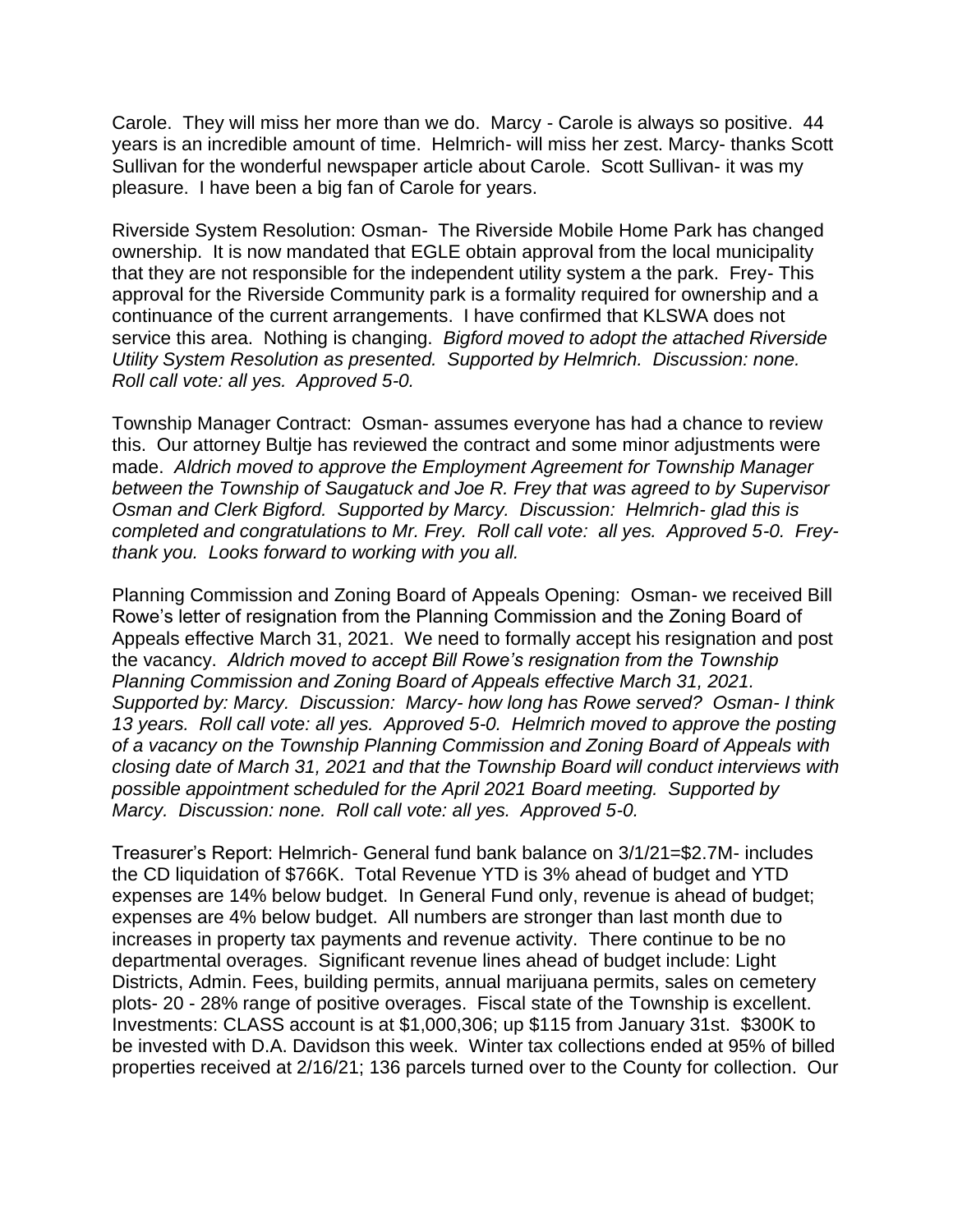settlement with County Treasurer is set for 3/16/21. Tax disbursements were addressed in the consent agenda. Winter #5 \$886K and Winter #6 estimated \$853K.

Planning Commission: Helmrich - The Planning Commission met via Zoom on Monday, February 22, 2021. There was no Public Comment upfront or at end. Special Approval Use and Site Plan review of Big Thumper Express, a trucking operation located in an Agriculture zoning district on 66<sup>th</sup> Street. Much discussion on the history, the state of the current business, and the fact that none of the business activities occurring there are allowed by current ordinances. Public comments made on the noise and lack of any buffers. Attorney for a neighbor spoke. PC members asked about lack of Home Business license being obtained and the apparent lack of communication from owner to Township government over a 15 year period. PC voted 6-0-1 to deny the Special Use or the site plan submitted. Site Plan Review of Saugatuck Mini-Golf located across from Township Hall. After review of the submitted plans for the project, the PC voted 7 – 0 to approve. Update on process to form the Special Committees of the PC. Next regular PC meeting will be on Monday, April 26 at 7:00pm via Zoom most likely.

Road Commission- Marcy- gave a brief update from Craig Atwood from the Allegan County Road Commission regarding road projects.

Fire Board Report: See detailed report in packet. Aldrich- there have been 6 new paid on call staff hired. 5 are certified fire fighters. Lake Vista donated a pallet of bottled water to the Fire Department.

Kalamazoo Lake Water and Sewer Authority: Manager Frey gave an update.

Interurban Board- Board approved FY 2020 audit and a copy of the audit is at each municipality. The billboard sign located on Blue Star owned by Joe Milauckas will be advertising the Interurban. Board approved the proposed 2021 hours. Submitted by Lori Babinski, Saugatuck Township Rep.

Open Board Report: Osman- will contact the advocate for the ORV ordinance. Thanked all board members for going above and beyond in their respective roles. Marcy-recommended that all board members read the book Strong Towns. Summarized some conversations she has had with residents regarding the Tri-Community Master Plan, Tree Ordinances, and affordable housing. Aldrich- advocated for plowing the bike trail in the future.

Managers Report: Frey gave updates on the Open Meetings Act and meeting remotely. The Board agreed that they would like to continue to meet remotely at this time. This will be put on the agenda for April to take formal action. The full manager's report is part of the packet.

Public Comment: Daniel Defranco- thanked the Board for the support they have shown to the Recycling Committee. Encouraged all Board members to review the report sent by Lewis. Asked the Board to approve the budget request for the household hazardous